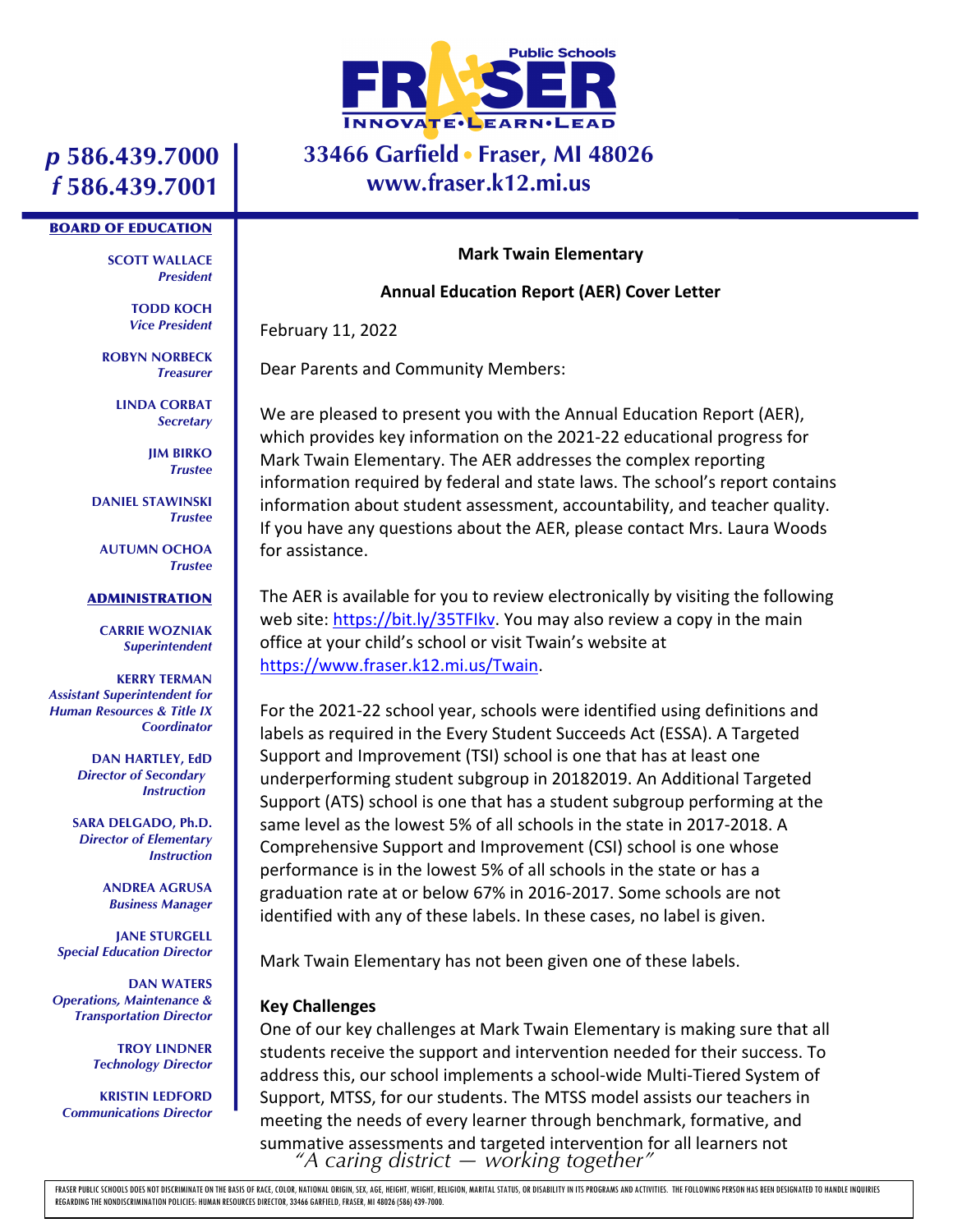

# **33466 Garfield Fraser, MI 48026 www.fraser.k12.mi.us**

meeting the Annual Measurable Objectives. Our grade level teams meet regularly with our Title I Coordinator and Principal to look at the specific needs of all students and to monitor their MTSS progress. All of our students are setting individual goals in reading and math, too. Our district is using the Universal Design for Learning (UDL) Framework to design instruction with the goal of removing barriers and increasing support for all learners. In addition, we are addressing students' social emotional needs so that our students are better ready to be successful learners through our schoolwide implementation of PBIS and Restorative Practices. This year, we have also implemented Second Step as a Tier 1 SEL curriculum for all students, K-6, to help provide for our students' social-emotional learning needs. All of this has been more difficult the past two years due to the Covid-19 Pandemic.

State law requires that we also report additional information.

1. PROCESS FOR ASSIGNING PUPILS TO THE SCHOOL

Fraser Public Schools and Twain Elementary assigns students to available roster slots within the district and school through the following district process:

- Fraser Public Schools residents living within the Twain boundaries.
- Siblings of current Twain students that apply during open enrollment periods.
- Fraser Public School residents living outside of the Twain boundaries who apply for Internal Schools of Choice during open enrollment periods.
- County-wide Schools of Choice residents that live within Macomb County that apply during open enrollment periods.
- Each building is assigned schools of choice students based on classroom space, target numbers per grade level, and, if possible, honoring parent school requests.

### 2. THE STATUS OF THE 3-5 YEAR SCHOOL IMPROVEMENT PLAN

In the 2020-2021 school year, Mark Twain Elementary continued to work on the following school improvement goals:

- All students will become proficient in reading.
- All students will become proficient in writing.
- All students will become proficient in math.
- All students will become proficient in science.
- All students will become proficient in social studies.
- All students will demonstrate social, emotional, and behavioral growth.

As a result of these goals, we have seen progress in student scores on our building assessments. Teachers administer common assessments three times per year in reading and math and then

*"A caring district — working together"*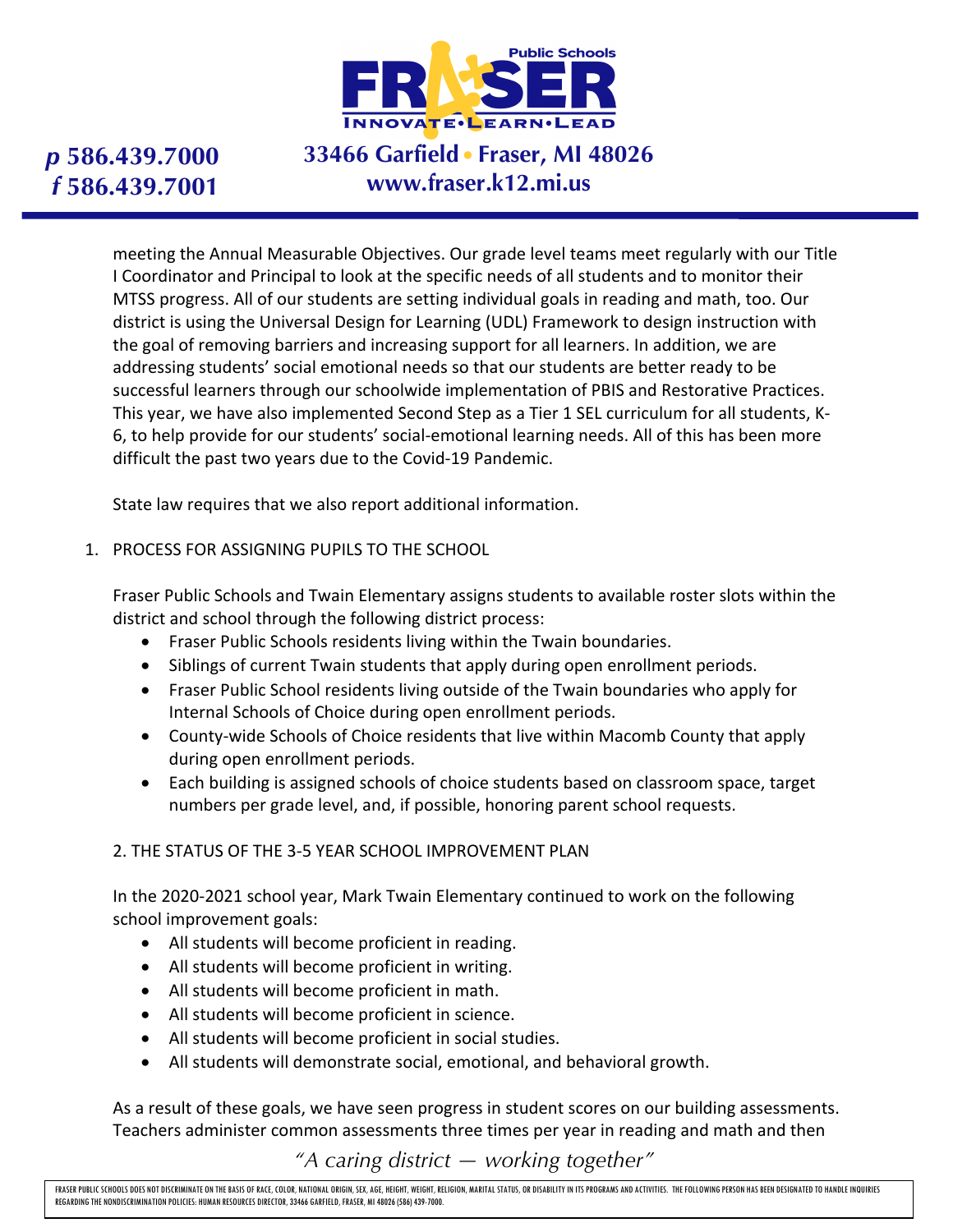

# **33466 Garfield Fraser, MI 48026 www.fraser.k12.mi.us**

analyze student data to determine what interventions are needed. We also utilize our schoolwide Multi-Tiered System of Support to assist our teachers in meeting the needs of every learner.

3. A BRIEF DESCRIPTION OF EACH SPECIALIZED SCHOOL

Twain Elementary is not a specialized school.

4. IDENTIFY HOW TO ACCESS A COPY OF THE CORE CURRICULUM, A DESCRIPTION OF ITS IMPLEMENTATION, AND AN EXPLANATION OF THE VARIANCES FROM THE STATE'S MODEL

The state of Michigan defines the comprehensive core curriculum as the essential curriculum content that all students must learn in order to progress through the various educational levels. In the last year, departments and K-12 District Committees have been engaged in reassessing and revamping the core curriculum to better align with the Common Core State Standards, NGSS, C3, and Michigan Content Expectations to design a Competency Based Learning Model. Time and effort have been spent to ensure that the Twain Elementary curriculum will prepare students appropriately.

The results of this process are assessed through individual classroom and teacher assessment procedures as well as M-STEP, SRI, DRA, and FastBridge test results. Departments and Curriculum Leaders have developed common tests that assess student learning. This type of data will allow teachers to analyze and improve any area of weakness discovered in student learning. Our goal for 2021-22 is the continued implementation and expansion of targeted tiered interventions that will support our students in the areas of reading and mathematics.

A copy of the comprehensive core curriculum can be obtained by contacting Dr. Sara Delgado, Director of Elementary Instruction.

*"A caring district — working together"*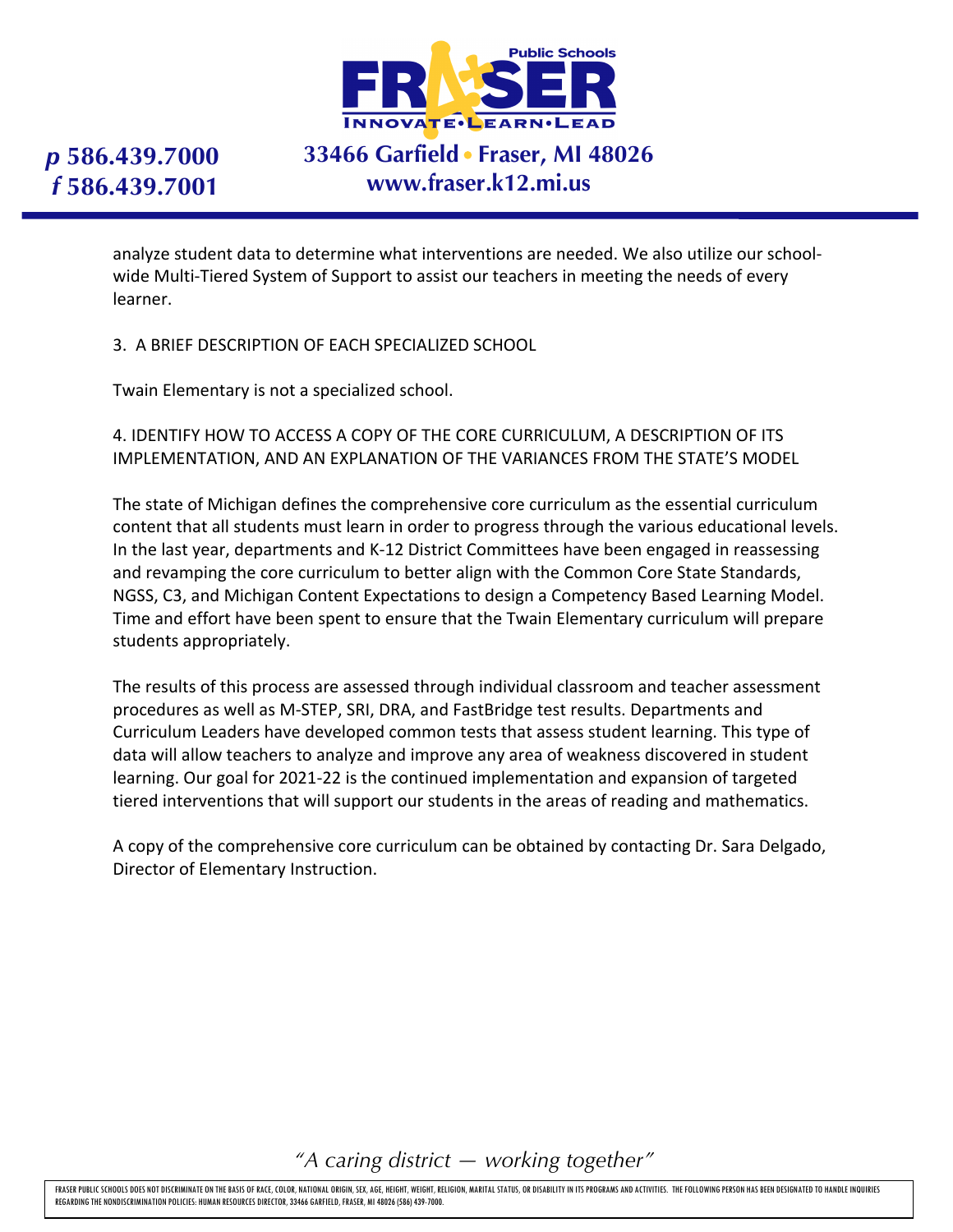

# **33466 Garfield Fraser, MI 48026 www.fraser.k12.mi.us**

### 5. THE AGGREGATE STUDENT ACHIEVEMENT RESULTS FOR ANY LOCAL COMPETENCY TESTS OR NATIONALLY NORMED ACHIEVEMENT TESTS

| Grade          | 2018/2019          | 2019/2020          | 2020/2021          |
|----------------|--------------------|--------------------|--------------------|
| Level          | Tier 1             | Tier 1             | Tier 1             |
|                | <b>Reading</b>     | Reading*           | Reading*           |
|                | (Based on District | (Based on District | (Based on District |
|                | ORR, SRI, & AW+    | ORR, SRI, & AW+    | ORR, SRI, & AW+    |
|                | Assessments)       | Assessments)       | Assessments)       |
| K              | 65.3%              | n/a                | n/a                |
| 1              | 57.1%              | n/a                | n/a                |
| $\overline{2}$ | 65.1%              | n/a                | n/a                |
| 3              | 66.6%              | n/a                | n/a                |
| 4              | 57.1%              | n/a                | n/a                |
| 5              | 64%                | n/a                | n/a                |
| 6              | 62.5%              | n/a                | n/a                |

#### **End-of-Year Reading Proficiency**

| Grade        | <b>Measure</b>        | 2020-2021               |
|--------------|-----------------------|-------------------------|
| <b>Level</b> |                       | (Proficient & Advanced) |
| 3            | <b>M-STEP Reading</b> | 22.9%                   |
|              | <b>M-STEP Reading</b> | 26.3%                   |
|              | <b>M-STEP Reading</b> | 29.3%                   |
| 6            | M-STEP Reading        | 34.1%                   |

#### **End-of-Year Math Proficiency**

| Grade                                  | 2018/2019          | 2019/2020          | 2020/2021          |  |
|----------------------------------------|--------------------|--------------------|--------------------|--|
| Level                                  | Tier 1             | Tier 1             | Tier 1             |  |
|                                        | <b>Math</b>        | Math*              | Math*              |  |
|                                        | (Based on District | (Based on District | (Based on District |  |
|                                        | AW+ Assessments)   | AW+ Assessments)   | AW+ Assessments)   |  |
| К                                      | 75.5%              | n/a                | n/a                |  |
| 1                                      | 74%                | n/a                | n/a                |  |
| $\overline{2}$                         | 88%                | n/a                | n/a                |  |
| 3                                      | 89.7%              | n/a                | n/a                |  |
| 4                                      | 85.7%              | n/a                | n/a                |  |
| 5                                      | 93.8%              | n/a                | n/a                |  |
| 6                                      | 73.2%              | n/a                | n/a                |  |
| "A caring district — working together" |                    |                    |                    |  |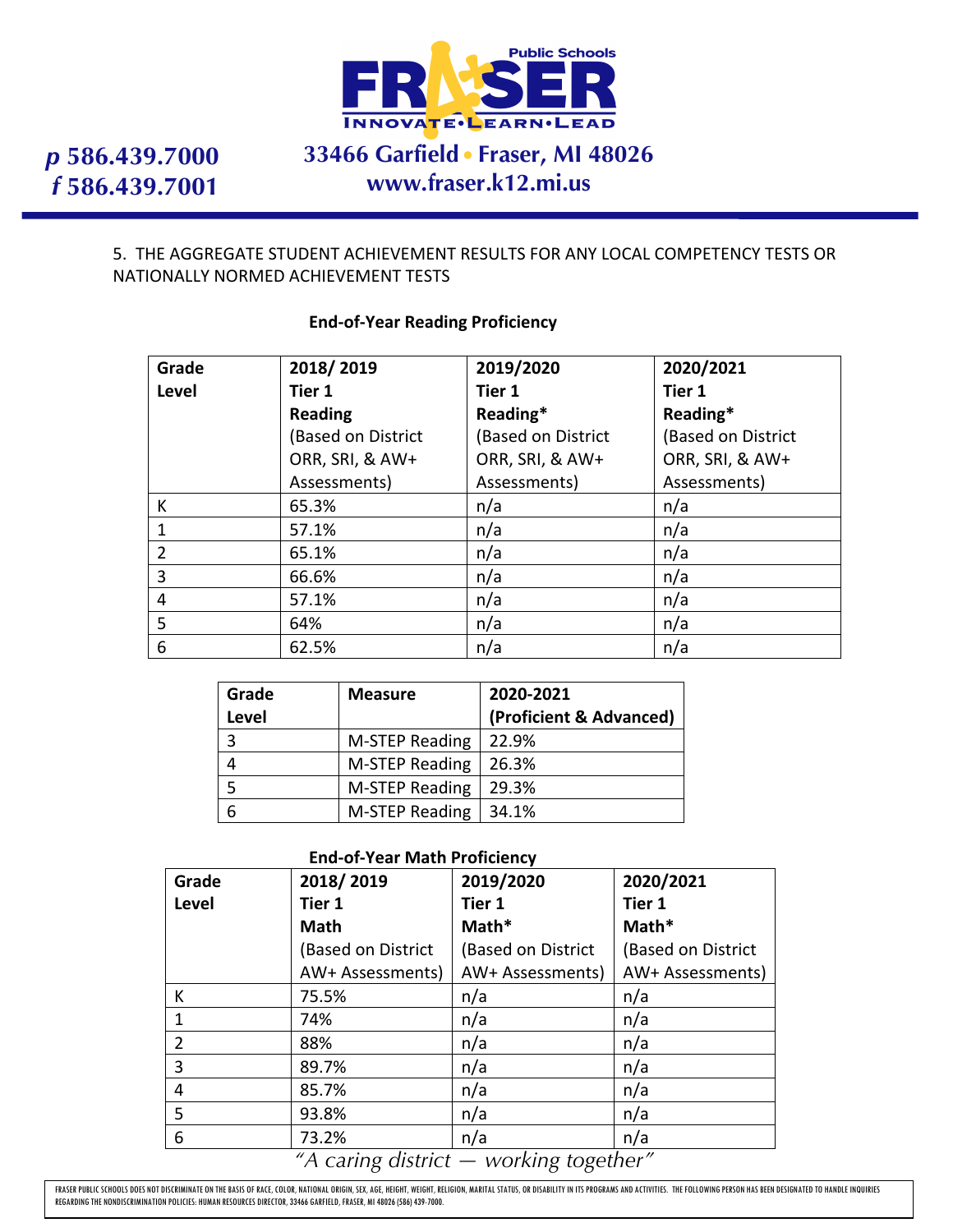

## **33466 Garfield Fraser, MI 48026 www.fraser.k12.mi.us**

| Grade        | <b>Measure</b> | 2020-2021               |
|--------------|----------------|-------------------------|
| <b>Level</b> |                | (Proficient & Advanced) |
| 3            | M-STEP Math    | 52.8%                   |
|              | M-STEP Math    | 34.2%                   |
| 5            | M-STEP Math    | 31.7%                   |
|              | M-STEP Math    | 31.8%                   |

*\*19-20 and 20-21 Local Data not available due to Covid-19 closure and irregularities. For this reason, 20-21 M-STEP Data is referenced above.*

6. IDENTIFY THE NUMBER AND PERCENT OF STUDENTS REPRESENTED BY PARENTS AT PARENT-TEACHER CONFERENCES

During the Fall of 2019, 93% of students were represented at our Parent Teacher Conferences. These conferences were student-led and included students, parents, and the teacher. At our fall 2020 Parent Teacher Conferences, 87% of parents attended. These conferences were virtual due to Covid-19. Individual conferences are also held with parents throughout the course of the year as needed.

Last year and our current school year have been challenging, with the various pivots and shifts due to the Covid-19 pandemic. Despite that, we continue to work hard to support all of our students.

During a more normal school year, our Parents Club organizes and sponsors several family events that draw our community together, including our Fall Festival, Walk-a-thon, Talent Show, and Ice Cream Social. They also help make sure our students have additional opportunities for learning through field trips and a variety of assemblies to increase engagement and motivation in our students.

During the past four years, we have created a systematic structure of PBIS (Positive Behavior Intervention Supports) at Mark Twain to strategically teach and reinforce positive behaviors from our students and to create a culture of respect, organization, cooperation, kindness, and safety. As part of our PBIS work, we have implemented Trimester ROCKStar Breakfasts to allow parents to celebrate with their students who are demonstrating our ROCKS traits at Mark Twain. We look forward to resuming these types of community-building activities as soon as it is safe to do so.

*"A caring district — working together"*